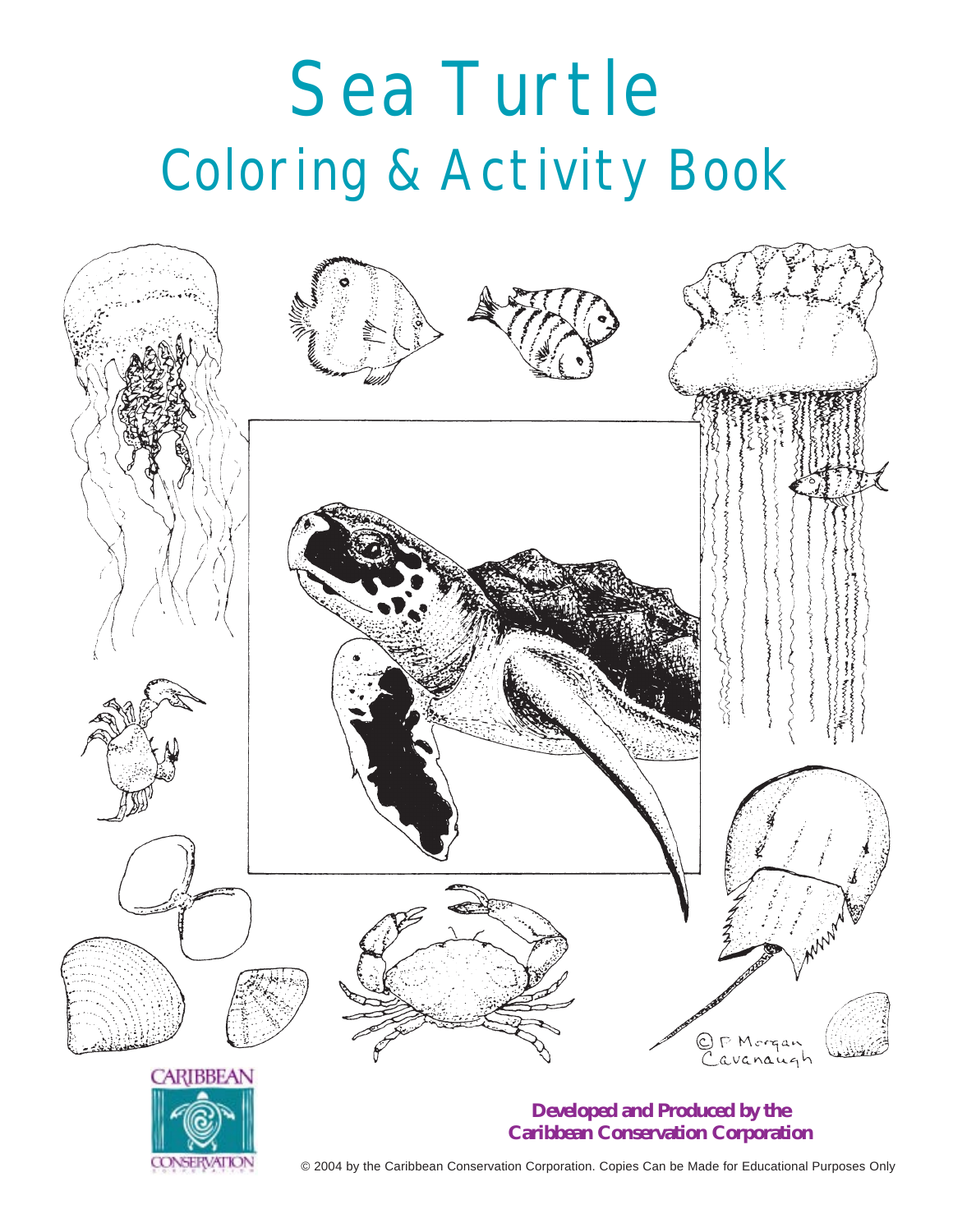## **Glossary of Sea Turtle Related Terms:**

**Accretion** - the addition of sand to a beach by a gradual, natural process.

**Arribada** - Spanish for "arrival," used to refer to the mass, synchronized emergence of nesting sea turtles.

**Artificial Lighting** - Light created by human-made sources, such as lamp posts and porch lights.

**Beach Renourishment** - the addition of sand to a beach by humans to replace sand lost through erosion.

**Body Pit** - the upper part of a turtle nest where the turtle removes the surface layers of sand before digging the egg chamber.

**Brackish** - somewhat salty water usually found in marshes, lagoons and estuaries along the coast.

**Carapace** - the dorsal or upper portion of a turtle's shell.

**Carnivore** - an organism that eats only other animals.

**Caruncle** - a temporary, sharp egg-tooth on hatchlings used to tear open the egg shell.

**Clutch** - a nest of eggs.

**Coastal Armoring** - anything built along a beach to protect structures from beach erosion.

**Community** - a group of animal and plant species that live in the same area and interact with each other through food chains and other interrelationships.

**Convention on International Trade in Endangered Species (CITES)** - agreement to control the international trade of endangered and threatened species.

**Ecosystem** - a system made up of biological communities and the physical and chemical environment.

**Egg Chamber (Cavity)** - the part of a turtle nest where the eggs incubate.

**Endangered Species** - an organism that is in danger of becoming extinct.

**Endangered Species Act (ESA)** - a law that protects endangered and threatened species in the United States.

**Erosion** - the removal of sand from a beach by either a gradual process or during a storm event.

**Estuary** - an area where fresh water and salt water mix with a strong tidal flow and little standing water.

**Exotic Species** - species that are introduced into an area where they are not naturally occuring.

**Extinct** - when the last living individual of a species dies, causing the species to no longer exist.

**False Crawl** - term used to describe when a turtle crawls onto the beach but does not nest.

**Fibropapillomas** - a disease that casues cauliflower-like tumors to grow on sea turtles and other animals.

**Habitat** - a place where a plant or animal naturally lives.

**Herbivore** - an organism that eats only plants.

**Incubate** - process during which eggs develop into hatchings.

**Lagoon** - an area where fresh water and salt water mix with a weak tidal flow and standing water.

**Latitude** - distance in degrees north or south of the equator.

**Longitude** - distance in degrees east or west on the Earth's axis.

**Magnetic Field** - a region in which there is a magnetic force, found in the materials of the earth's crust.

**Migration** - the act of moving from one place to another.

**Natal Beach** - the beach where a sea turtle was born.

**Nest** - the structure made for laying and incubating eggs.

**Plastron** - the lower or ventral portion of a turtle's shell.

**Poach** - to hunt illegally.

**Predator** - an organism that lives by capturing and feeding on other animals or their eggs

**Pristine** - an area that is untouched or unspoiled.

**Satellite Telemetry** - technology that uses a radio transmitter to transmits signal to satellites orbiting the Earth.

**Scutes** - the hard scales covering a turtle's shell.

**Storm Event** - a disturbance, usually having strong winds, rain, thunder and lighting.

**Threatened Species** - an organism that may become endangered.

**Turtle Excluder Devices (TEDs)** - a device attached to a shrimp net to allow sea turtles and other large organisms to escape from the net while allowing shrimp to be caught.

### **Where's the Turtle?**

Can you find the turtle? Look for the turtle logo somewhere on each page. This is what it looks like -->

Cover and back page artwork © 2002 Copyright P. Morgan Cavanaugh.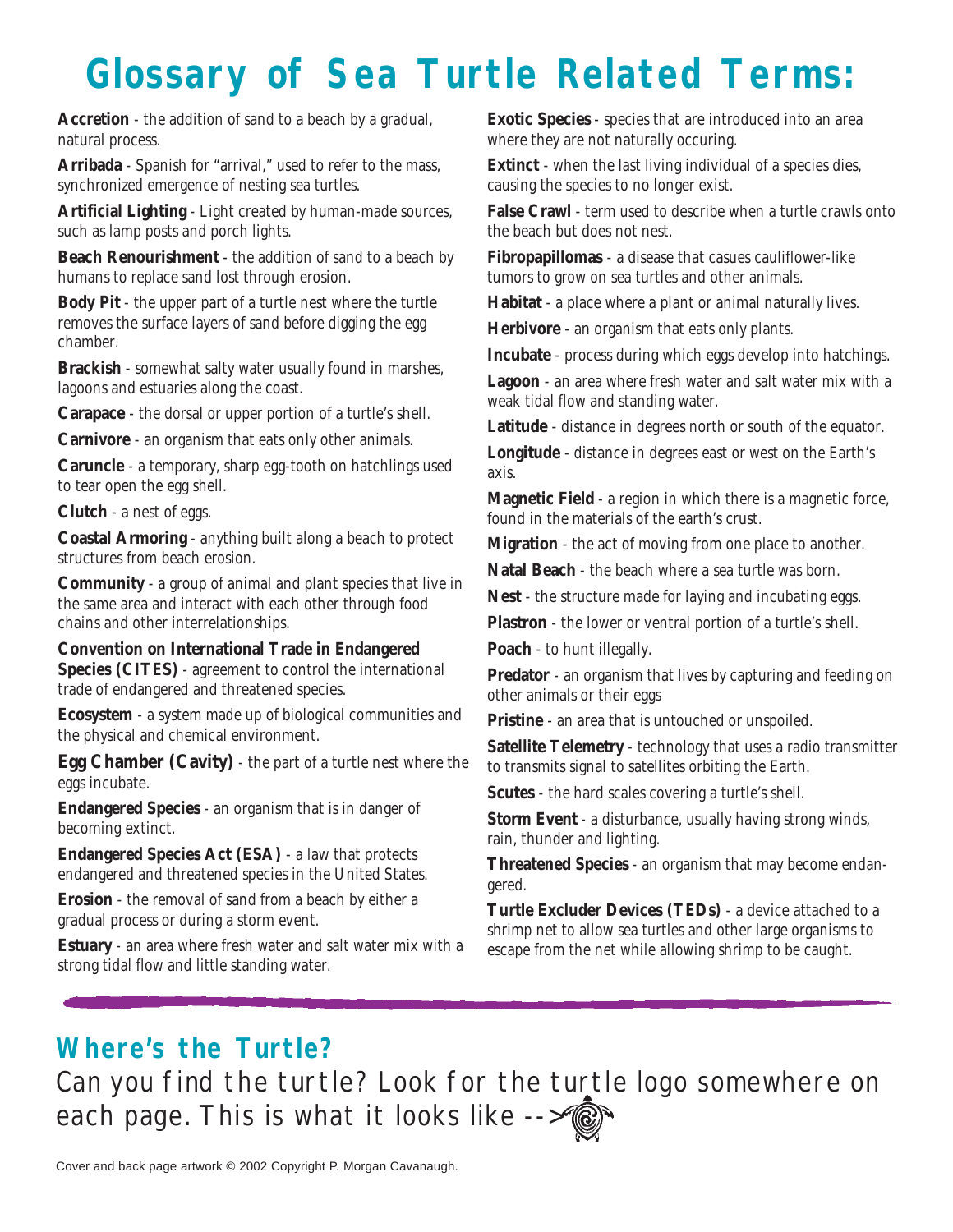### **Information About Sea Turtles:**



**Green turtles** (*Chelonia mydas*) are an endangered species around the and are easily distinguished from other sea turtles because they have a single pair of scales in front of their eyes rather than two pairs as the other sea turtles have. The green turtle is the largest of the hard shelled sea turtles. Female green turtles average more than three feet in carapace length, and average about 300 pounds in weight. The largest green turtle ever found was five feet in length and 871 pounds. As adults, green turtles mostly eat sea grass and algae, making it the only sea turtle that is strictly herbivorous.

**Hawksbills** (*Eretmochelys imbricata*) are endangered in large part because people kill them to get their beautiful shells, which are used to make jewelry and other products. Although they are found in U.S. waters, they rarely nest in North America. The hawksbill is one of the smaller sea turtles, measuring up to three feet in carapace length and weighing 100 to 150 pounds. The hawksbill has a narrow head and jaws shaped like a beak. This allows the hawksbill to get food from crevices in coral reefs. They eat sponges, anemones, squid and shrimp. Although they nest on beaches throughout the Caribbean, they are no longer found anywhere in large numbers.

> The **leatherback** (*Dermochelys coriacea*) is also endangered. It grows the largest, dives the deepest, and travels the farthest of all sea turtles. Mature leatherbacks typically reach about four to eight feet in length and weigh from 650 to 1,300 pounds. The largest leatherback ever recorded was almost 10 feet from the tip of its beak to the tip of its tail! The leatherback is the only sea turtle that lacks a hard shell. It is named for its large, elongate shell which is composed of a layer of thin, tough, rubbery skin, strengthened by thousands of tiny bone plates. The body of a leatherback is barrel shaped, tapering at the rear to a blunt point. Leatherbacks have delicate, scissor-like jaws. Their jaws would be damaged by anything

other than a diet of soft-bodied animals, so they feed almost exclusively on jellyfish.

The **loggerhead** (*Caretta caretta*) gets its name from its exceptionally large. Adult loggerheads weigh up to 350 pounds and have a reddish-brown carapace (upper shell) and a dull brown to yellow plastron (lower shell). Fully grown, a loggerhead's carapace is typically two and a half to three and a half feet. Loggerheads are primarily carnivorous and feed mostly on shellfish that live on the bottom of the ocean. They eat horseshoe crabs, clams, mussels, and other invertebrates. Their powerful jaw muscles help them to easily crush the shellfish.



The **Kemp's ridley** (*Lepidochelys kempii*) is name after Richard Kemp, who helped discover and study the species. Kemp's ridleys are the smallest (about 2 feet long and less than 100 pounds) and most endangered of all sea turtles. They nest in mass synchronized nestings called arribadas (Spanish for "arrival"). Kemp's ridleys feed mostly on crabs, calms, mussels, and shrimp. They also like to eat fish, sea urchins, squid and jellyfish. The greatest threat to their survival continues to be incidental capture in shrimp trawler nets.

### **Information About You:**

| MY NAME IS:            | I AM YEARS OLD |
|------------------------|----------------|
| MY HOBBI ES ARE:       |                |
| MY FAVORI TE FOOD IS:  |                |
| MY FAVORITE ANIMAL IS: |                |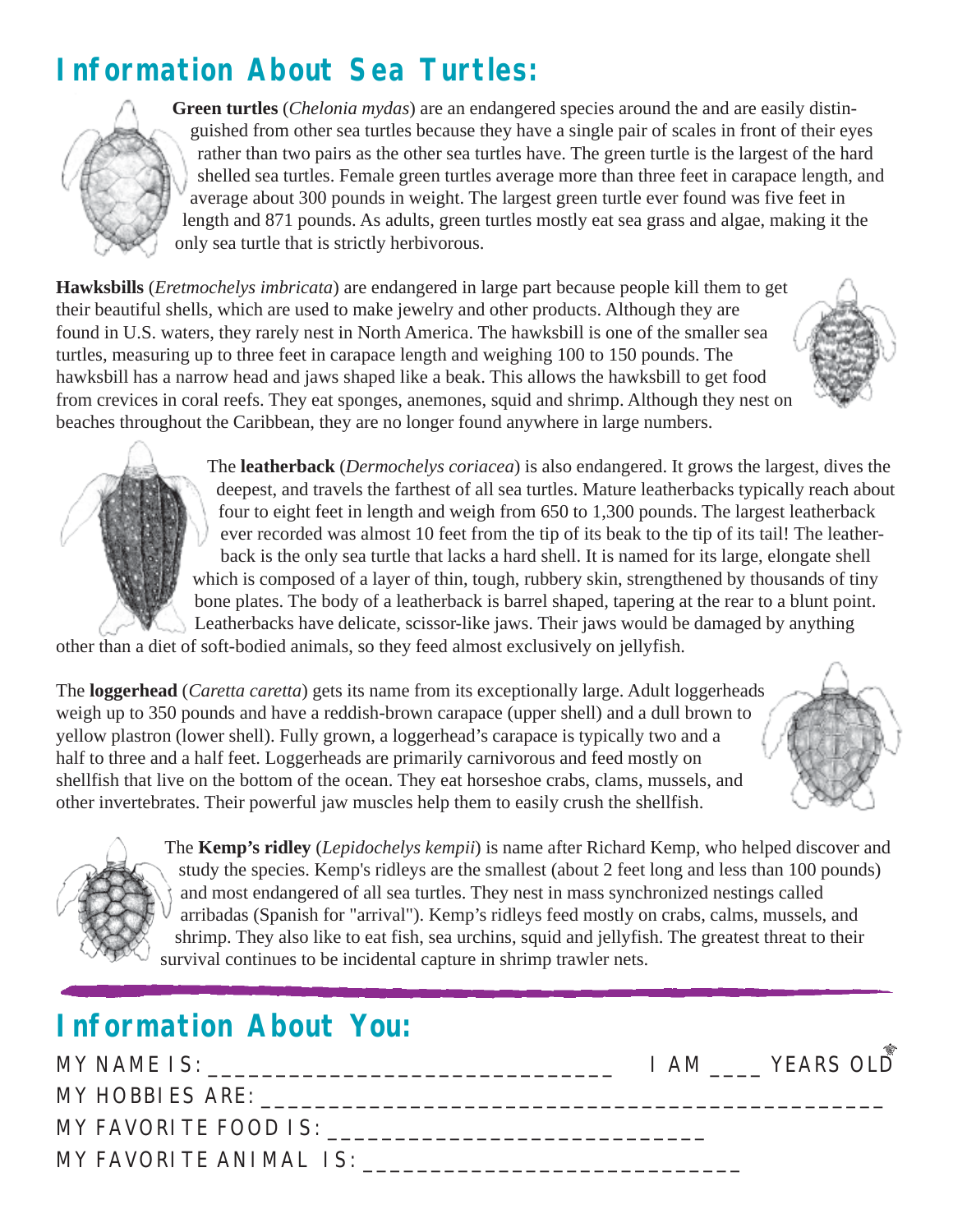ee if you can find the words listed in the box, in the Wordsearch Puzzle below. The words can go up, down, across, diagonally or backward. Once you find all the Words, see if you can explain what each has to do with sea turtles and efforts to protect them. If you don't know, visit the Caribbean Conservation Corporation website at www.cccturtle.org to find an answer.

|             | crabs<br>pollution<br>turtle excluder<br>beach | plastic<br>habitat | leatherback<br>sea wall   |             | nest                      | endangered<br>loggerhead<br>satellite |             | migrate<br>hatchlings<br>shrimp nets<br>lights |             |             |             |    |   |
|-------------|------------------------------------------------|--------------------|---------------------------|-------------|---------------------------|---------------------------------------|-------------|------------------------------------------------|-------------|-------------|-------------|----|---|
| Н           | D                                              | A                  | Е                         | н           | R                         | Е                                     | G           | G                                              | O           | L           | U           | N  | R |
| Е           | A                                              | S                  | Н                         | R           |                           | M                                     | P           | N                                              | Е           | Т           | S           | Е  | M |
| R           | N                                              | T                  | S                         | L           | Е                         | P                                     | M           | I                                              | W           | Q           | D           | S  | R |
| A           | Κ                                              | D                  | C                         | O           | F                         | L                                     | Β           | C                                              | Н           | U           | U           | Т  | K |
| L           | M                                              | M                  | A                         | Н           | C                         | A                                     | Е           | Β                                              | L           | $\mathbf C$ | Κ           | A  | C |
| I           | O                                              | $\mathbb{I}$       | Т                         | N           |                           | Е                                     | Υ           | C                                              | Y           | Н           | Τ           | S  | A |
| G           | O                                              | G                  | U                         | F           | G                         |                                       | X           | C                                              | R           | Α           | Β           | S  | B |
| Н           | C                                              | R                  | R                         | L           | W                         | Е                                     | N           | Ρ                                              | $\mathbf O$ | Β           | A           | Е  | R |
| Τ           | W                                              | Α                  | Т                         | K           | Е                         | Q                                     | R           | G                                              | Н           |             | N           | A  | Е |
| S           | A                                              | T                  | Е                         |             |                           |                                       | Т           | Е                                              | S           |             | Е           | W  | Н |
| Е           | Z                                              | Е                  | Т                         | U           | W                         |                                       | Α           | D                                              | D           | Α           | $\mathbf O$ | Α  |   |
| Т           |                                                | R                  | N                         | Р           | O                         | C                                     | Q           | Н                                              | D           | Τ           | Τ           | L  | Α |
| A           | U                                              | R                  | Р                         | L           | A                         | S                                     |             | ı                                              | C           | I           | W           | L. | Е |
| Τ           | S                                              | X                  | Е                         | P           | $\mathbf O$               | L                                     | L           | U                                              | Т           | I           | $\mathbf O$ | N  | L |
| A           | Ķ                                              | Н                  | Y                         | Τ           | $\boldsymbol{\mathsf{V}}$ | M                                     | $\mathbf O$ | S                                              | W           | X           | Q           | Z  | P |
| $\mathbf O$ | 食<br>N                                         | Β                  | $\boldsymbol{\mathsf{V}}$ | $\mathbf O$ | I                         | U                                     | U           | Н                                              | D           | Z           | M           | L  | J |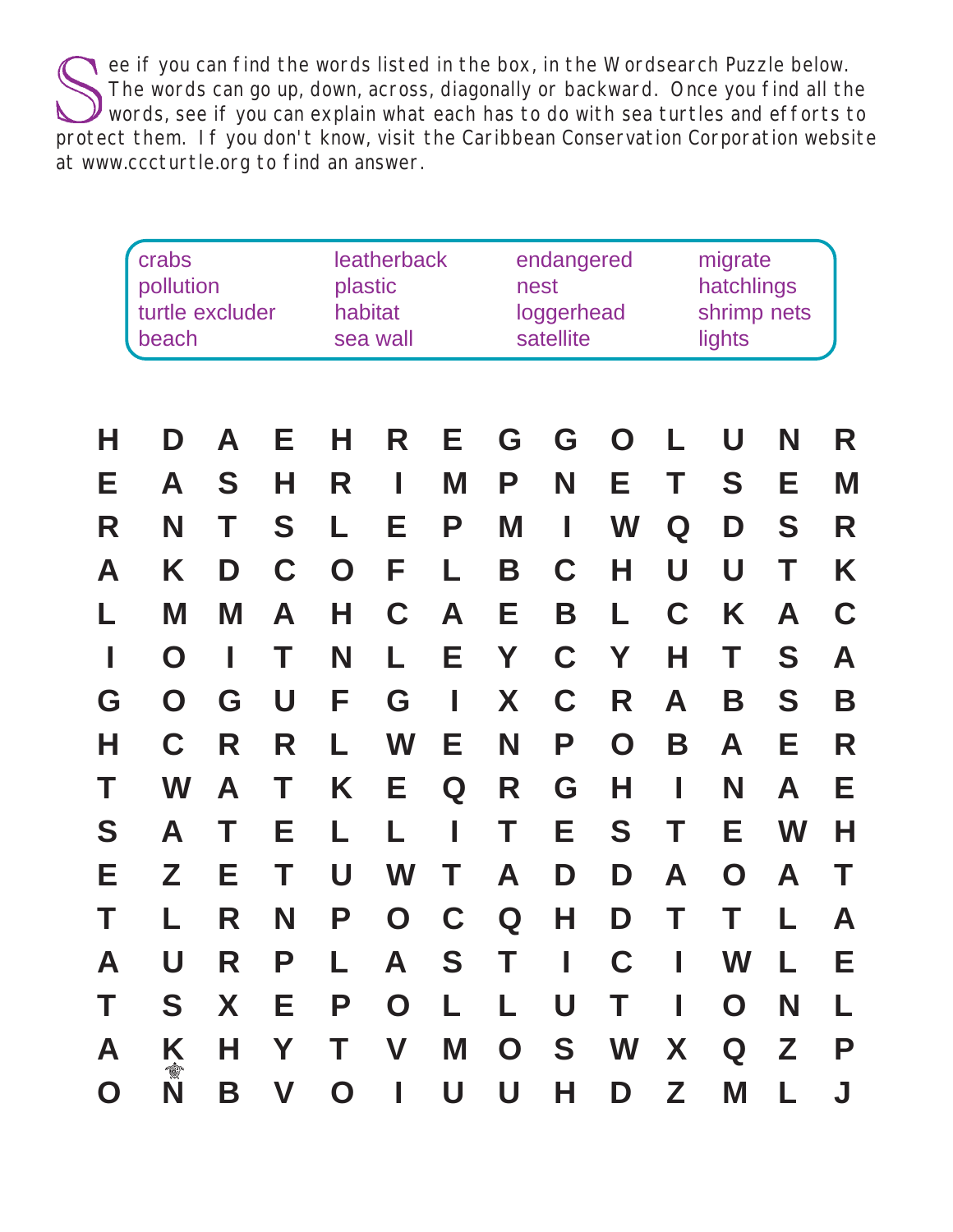hat do you think this turtle is doing? With your crayons or colored pencils, draw in a background to tell a story about this turtle. Is this a female turtle getting ready to nest? Or a turtle looking for food? Is this turtle swimming with other ocean creatures? Or just looking for a place to take a nap?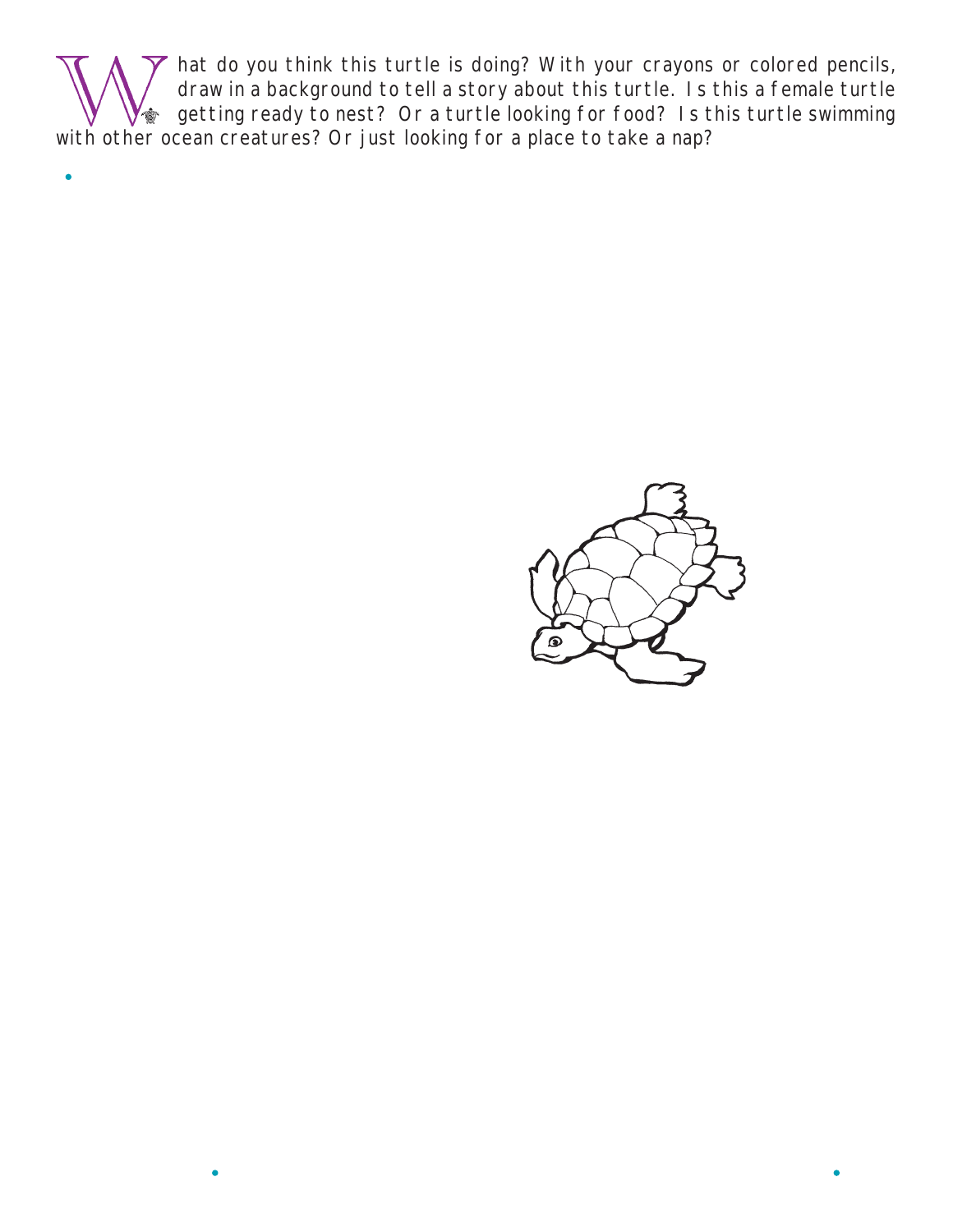ee if you can help the mother turtle and her hatchlings find their way to suitable habitat. The hatchlings must make it to a healthy ocean habitat. The adult female turtle is trying to find a dark, quiet nesting beach on which to build a nest. Beware of all the potential threats that can keep them from reaching their destinations.

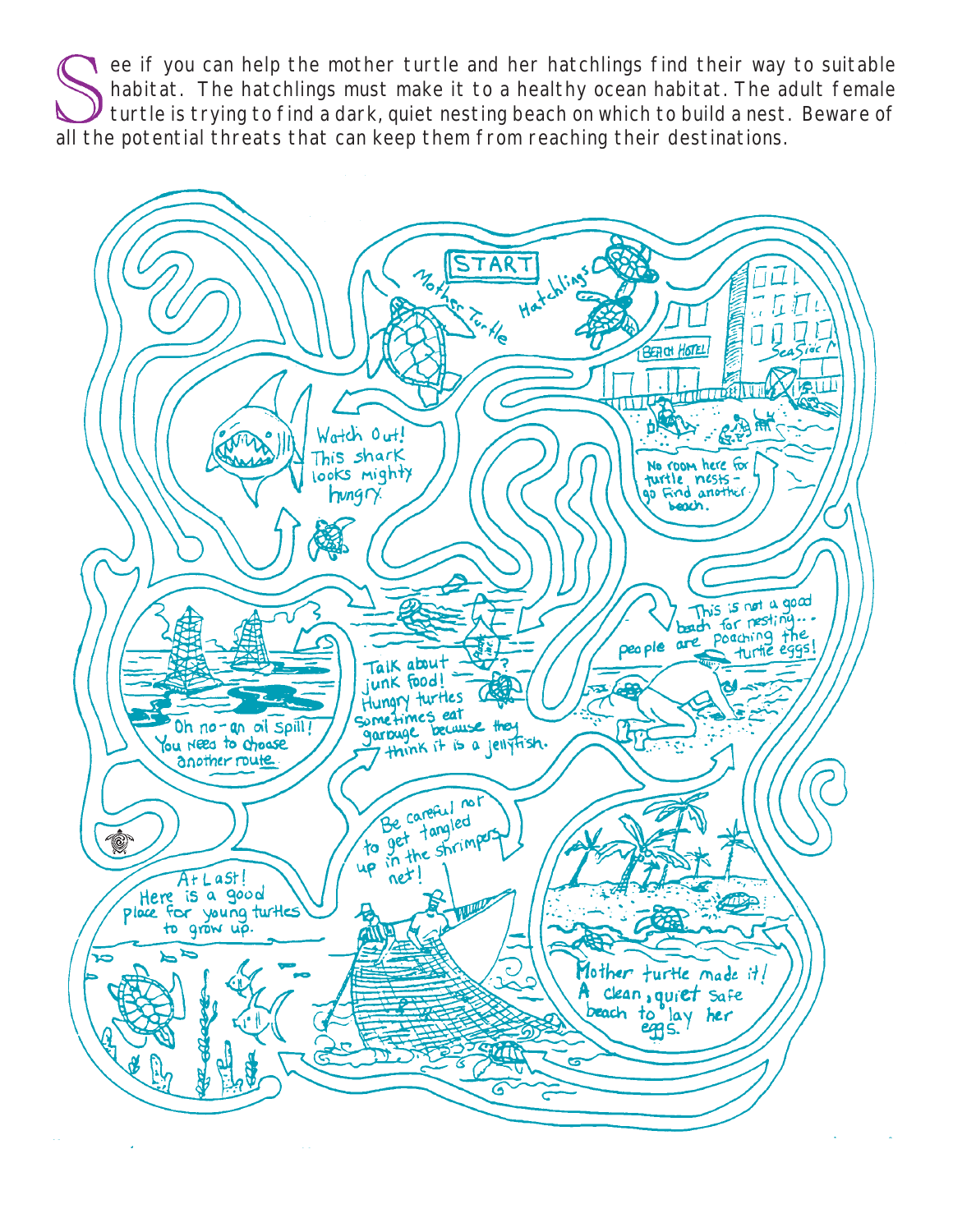se your answers to the clues about sea turtles and their habitats to fill in the crossword. Need help? Take a look at the Glossary of Terms at the beginning of the book! The solution is on the inside back cover of the book.



#### **Clues to Crossword**

#### **ACROSS**

- 4. The hard scales covering a turtle's shell.
- 6. Spanish for "arrival," used to refer to the mass, synchronized emergence of nesting sea turtles.
- 8. Underside of a sea turtle's shell.
- 11. Artificial \_\_\_\_ may cause hatchling sea turtles to become disorientated after hatching out of a nest.
- 14. Turtle that is named for the color of the fat underneath its shell.
- 16. This is the removal of sand from a beach by either a gradual process or during a storm event.
- 18. Plastic \_\_\_\_ are often mistakenly eaten by sea turtles, often causing them to die.
- 20. When the last living individual of a species dies, causing the species to no longer exist, it is called \_\_\_\_.
- 22. The upper part, or back, of a sea turtle's shell.
- 23. An organism that lives by feeding on other animals.
- 24. A nest of eggs

#### **DOWN**

- 1. Sea turtles are one of the few types of reptiles found living in this habitat.
- 2. Sea turtles \_\_\_\_ hundred or even thousands of miles to get from their feeding grounds to their nesting beaches.
- 3. Beach \_\_\_\_ is the addition of sand to a beach by humans to replace sand lost through erosion.
- 5. When a female turtle crawls out of the ocean onto a beach, but for some reason does not nest, it is called a \_\_\_\_ crawl.
- 7. Sea turtle that gets its name because its mouth is shaped like a beak.
- 9. This species of sea turtle gets its name from its very large head.
- 10. Sea turtles are air breathing \_\_\_\_ .
- 12. In many countries, people still eat sea turtle meat and \_\_\_\_.
- 13. Sea turtles spend over 90% of their lives \_\_\_\_\_.
- 15. The largest species of sea turtle.
- 17. The beach where female sea turtles were born and return to lay their eggs is called a \_\_\_\_ beach.
- 19. The primary reason hawksbill sea turtles are killed.
- 21. A place where a plant or animal lives.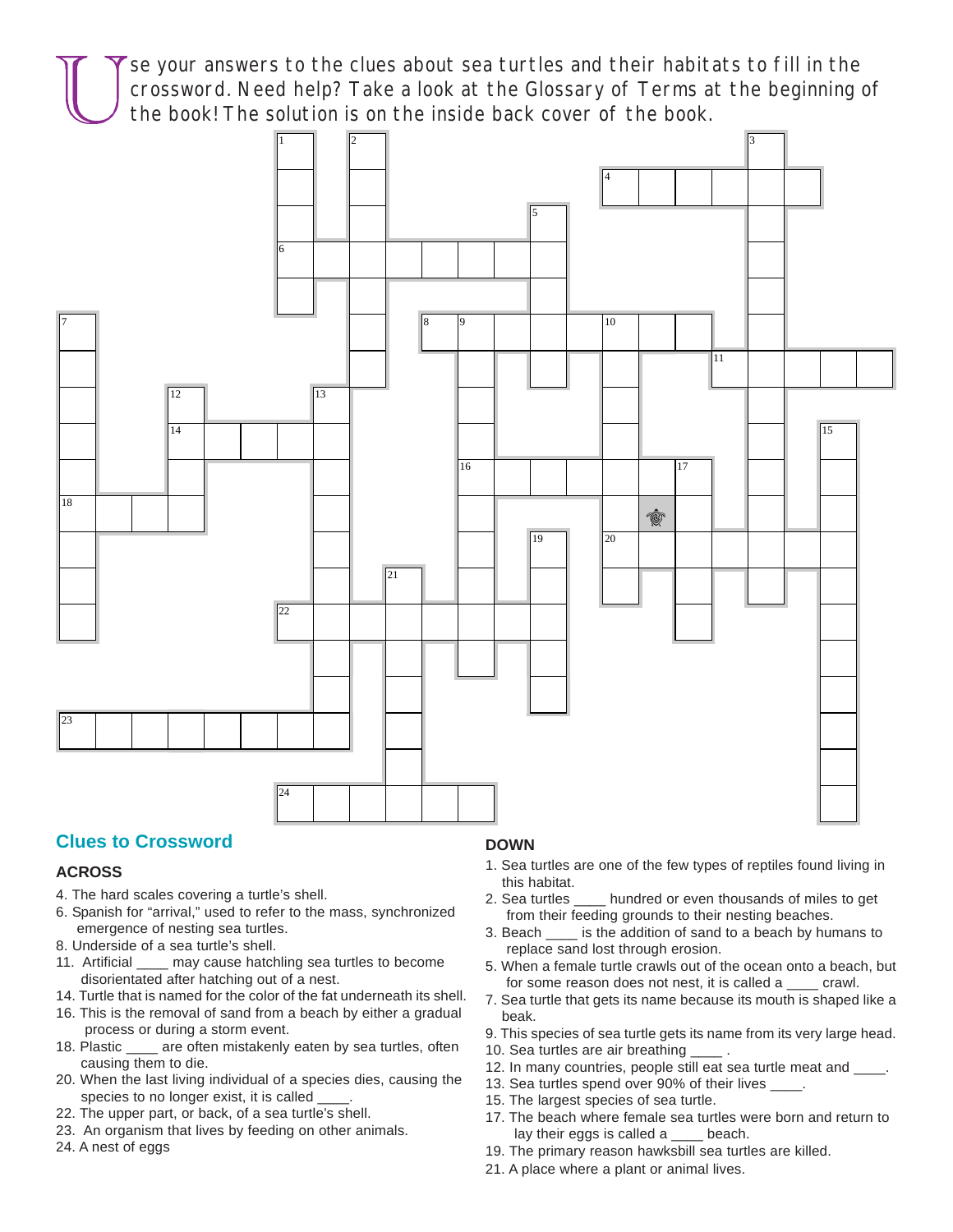How about a game of Tick-Tack-Toe? One player is X and the other is O. Each player takes turns by placing am X or O in a squre. To win, you must have three X's or O's in a row!



T ry a Turtle Anagram! An anagram is a puzzle in which you make new words from one original word. Below are the common names of four different species of sea turtles. See how many new words, there are at least 15, you can create from these names. Need some help, try asking a family member. We made a few just to get you started and included some ideas on the inside back cover of the book.

#### **LEATHERBACK LOGGERHEAD GREEN TURTLE HAWKSBILL**

| 1. BATHE                                                                  | 1. GOLD            |
|---------------------------------------------------------------------------|--------------------|
| 2. $\qquad \qquad$                                                        | 2. $\qquad \qquad$ |
|                                                                           |                    |
| 4. $\qquad \qquad$                                                        | 4. $\qquad \qquad$ |
|                                                                           |                    |
|                                                                           |                    |
|                                                                           |                    |
|                                                                           |                    |
|                                                                           | 9.                 |
| $\begin{array}{c}\n10. \quad \textcolor{blue}{\textbf{200}}\n\end{array}$ |                    |
| <u>11. ___________________</u>                                            |                    |
|                                                                           |                    |
| $13. \_$                                                                  |                    |
| 14. $\qquad \qquad$                                                       | $14. \_$           |
|                                                                           |                    |
|                                                                           |                    |

| 1.             |                                               |
|----------------|-----------------------------------------------|
| 2.             |                                               |
| 3.             |                                               |
| 4.             |                                               |
| 5.             |                                               |
| 6.             |                                               |
| 7 <sub>1</sub> |                                               |
| 8.             | <u> 1989 - Andrea Andrew Maria III (m. 19</u> |
| 9.             |                                               |
|                |                                               |
|                |                                               |
|                |                                               |
|                |                                               |
|                | 14. $\qquad$                                  |
|                |                                               |
|                |                                               |

1.  $\frac{1}{\sqrt{1-\frac{1}{2}}\sqrt{1-\frac{1}{2}}\left\vert \frac{1}{2}+1\right\vert }$ 

| 2. | the company of the company of                     |                                            |
|----|---------------------------------------------------|--------------------------------------------|
| 3. | <u> The Communication of the Communication of</u> |                                            |
| 4. | the company of the company of                     |                                            |
| 5. |                                                   |                                            |
|    | 6. $\qquad$                                       |                                            |
|    | 7. $\qquad \qquad$                                |                                            |
|    |                                                   |                                            |
|    |                                                   |                                            |
|    |                                                   | <b>Contract Contract Contract Contract</b> |
|    |                                                   |                                            |
|    | 12.                                               |                                            |
|    |                                                   |                                            |
|    |                                                   |                                            |
|    | $15. \_\_$                                        |                                            |
|    |                                                   |                                            |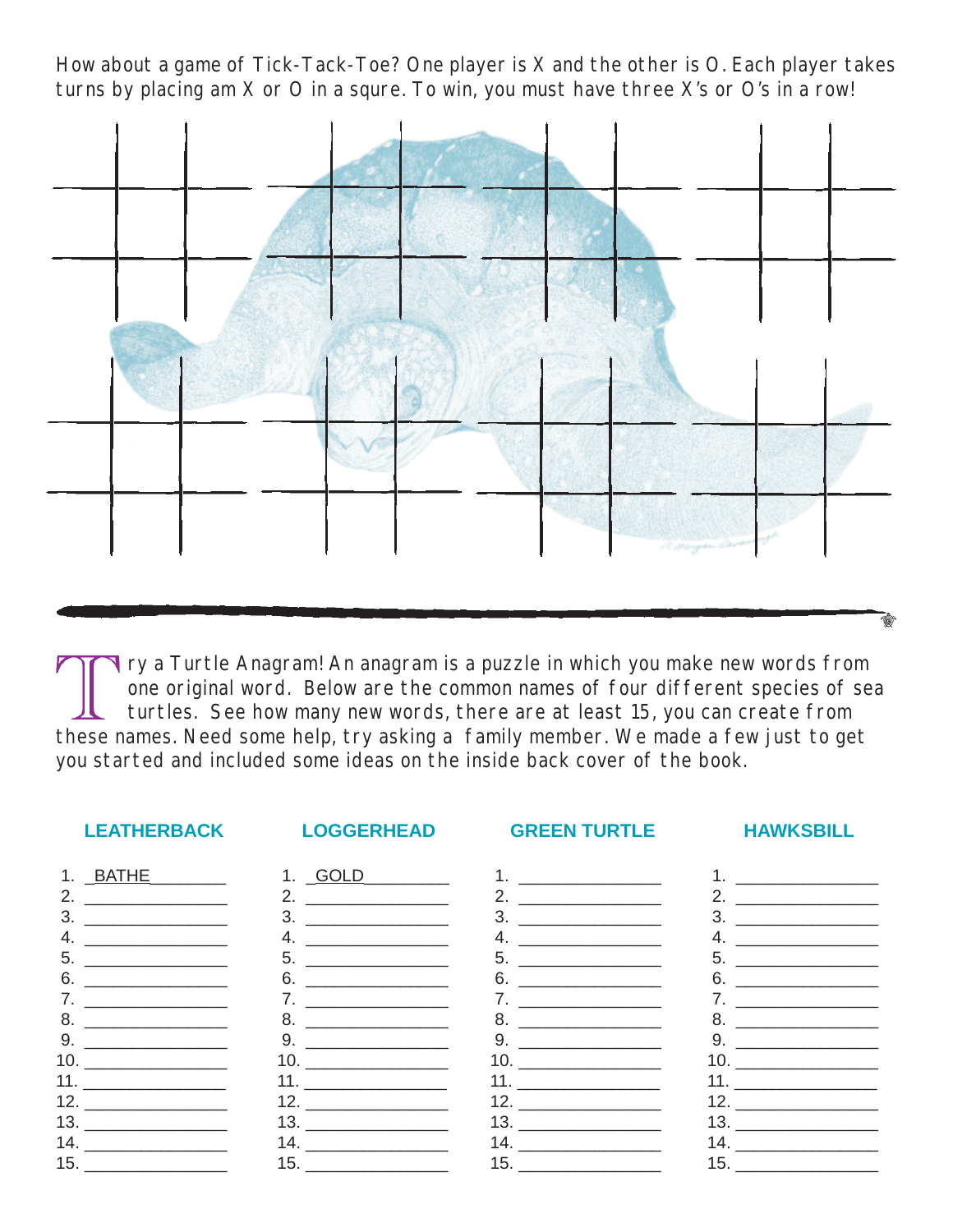Inis drawing is not complete. Connect the dots to finish the picture by connecting the dots with numbers first, then connecting the dots with letters. Once you are done, add some color!

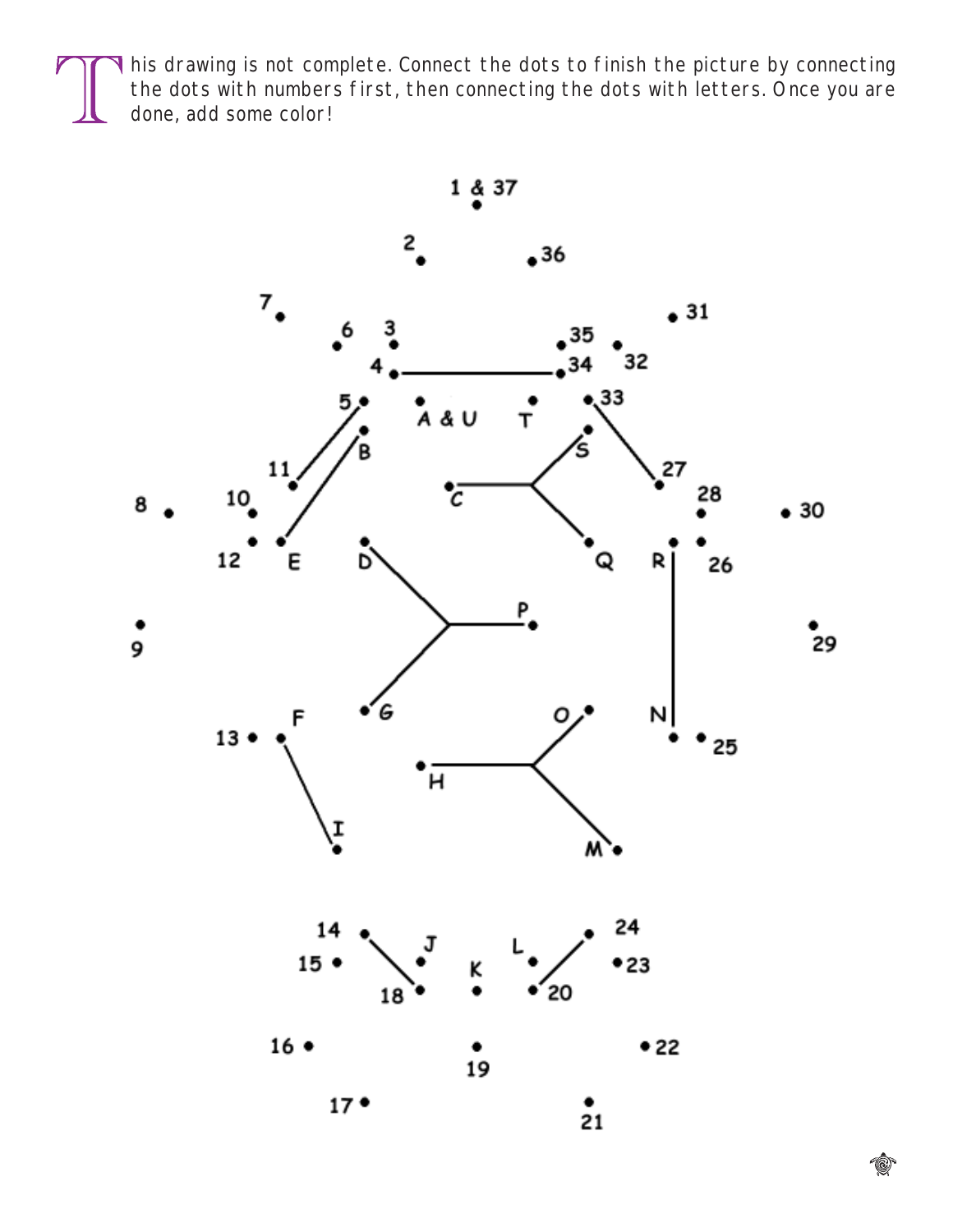ee if you can find the words listed in the box, in the Wordsearch Puzzle below. The words can go up, down, across, diagonally or backward. Once you find all the Words, see if you can explain what each has to do with sea turtles and efforts to protect them. If you don't know, visit the Caribbean Conservation Corporation website at www.cccturtle.org to find an answer.

|   | reptiles<br>shrimp<br>jellyfish<br>hawksbill |              | disorientation<br>armoring<br>kemps ridley<br>leatherback |              |              |              | green<br>eggs<br>pollution<br>migrate |                |     |              | predators<br>hatchling<br>threatened<br>endangered |              |                | loggerhead<br>herbivores<br>carapace<br>¢ |             |             |              |                |   |
|---|----------------------------------------------|--------------|-----------------------------------------------------------|--------------|--------------|--------------|---------------------------------------|----------------|-----|--------------|----------------------------------------------------|--------------|----------------|-------------------------------------------|-------------|-------------|--------------|----------------|---|
|   |                                              |              |                                                           |              |              |              |                                       |                |     |              |                                                    |              |                |                                           |             |             |              |                |   |
| Τ | R                                            | A            | B                                                         | W            | Н            | A            | W                                     | K              | S   | B            |                                                    |              | L              | M                                         | R           | X           | A            | S              | Е |
| M | F                                            | B            | W                                                         | F            | C            | Κ            | M                                     | U              | W   | N            | I                                                  | G            | $\mathsf{R}$   | Е                                         | Е           | N           | K            | D              | Е |
| F | D                                            | N            | Е                                                         | Τ            | Н            | R            | Е                                     | A              | Τ   | Е            | N                                                  | Е            | D              | S                                         | W           | L           | L            | D              | M |
| Z |                                              | H            | N                                                         | Υ            | Τ            | Τ            | F                                     | M              | Q   | $\mathsf C$  | A                                                  | R            | A              | P                                         | A           | C           | E            | $\mathsf{R}$   | O |
| F | S                                            | J            | D                                                         | Y            | U            | V            | I                                     | V              | P   | L            | S                                                  | D            | Κ              | D                                         | L           | C           | A            | S              | Υ |
| I | O                                            | Е            | A                                                         |              | Y            | B            | B                                     | C              | G   | S            | Η                                                  | L            | G              | Y                                         | A           | O           | Τ            | Υ              | C |
| Χ | R                                            | L            | N                                                         | J            | P            | Ζ            | Η                                     | R              | S   | V            | $\mathsf{R}$                                       | Η            | $\overline{O}$ | B                                         |             | P           | Η            | O              | Κ |
| F |                                              | L            | G                                                         | M            | A            | B            | F                                     | N              | D   | L            | I                                                  | $\mathsf{I}$ | Q              | O                                         | O           | $\mathsf C$ | Ε            | Z              | P |
| F | Е                                            | Υ            | E                                                         | D            | $\mathsf{I}$ | W            | P                                     | T              | W   | G            | M                                                  | P            | D              | А                                         | G           | U           | R            | K              | J |
| Η | N                                            | F            | R                                                         | D            | S            | G            | M                                     | O              | J   | Е            | P                                                  | $\mathsf{R}$ | Е              | L                                         | G           | Τ           | B            | U              | Η |
| A | Т                                            |              | Е                                                         | G            | Χ            | Η            | $\mathsf{R}$                          | S              | L   | H            | Η                                                  | E            | W              | Β                                         | Е           | Α           | A            | Н              | S |
| Т | А                                            | S            | D                                                         | O            | A            | E            | Κ                                     | A              | O   | L            | $\mathsf R$                                        | D            | M              | L                                         | R           | Υ           | $\mathsf C$  | K              | Q |
| С | Τ                                            | H            | S                                                         | Y            | D            | $\mathsf{R}$ | Κ                                     | Q              | Т   | $\mathsf{R}$ | U                                                  | A            | N              | Υ                                         | Н           | Е           | Κ            | A              | D |
| н |                                              | F            | A                                                         | W            | E            | B            | M                                     | Z              | D   | E            | O                                                  | Τ            | V              | E                                         | E           | Τ           | R            | $\overline{O}$ | Η |
| L | $\circ$                                      | W            | A                                                         | K            | S            | $\mathbf{L}$ | S                                     | $\overline{O}$ | B   | P            | F                                                  | $\mathsf{O}$ | $\mathbb{R}$   | N                                         | A           | Е           | F.           | U              | M |
| L | N                                            | $\mathbf{L}$ | Е                                                         | Y            | X            | $\vee$       | S                                     | G              | R T |              | $\cup$                                             | $\mathsf{R}$ | E              | $\mathsf{O}$                              | D           | G           | W            | Е              | M |
| N | J                                            | U            | S                                                         | D            | T            | $\circ$      | $\mathsf{A}$                          | X              | $C$ |              | $\mathsf{A}$                                       | S            | B              | S                                         | N           | G           | $\mathsf{A}$ | C              | N |
| G | W                                            | F            | Y                                                         | T            | $\mathsf{S}$ | $\mathsf{R}$ | Y                                     | G              | M   | $\mathsf{L}$ | ${\sf N}$                                          | Z            | H              | $\mathbf C$                               | $\mathsf T$ | S           | J            | B              | Κ |
| Τ | В                                            | Q            | P                                                         | $\mathbf{I}$ | X            | Е            | B                                     | Κ              | M   | E            | G                                                  | G            | F              | $\circ$                                   | $\mathbb S$ | L           | Y            | Z              | P |
| Q | U                                            | L.           | X                                                         | Е            | N            | S            | Z                                     | G              |     | G S          | P                                                  | Е            | Ε              | J                                         | F           | $\mathsf D$ | H            | A              | W |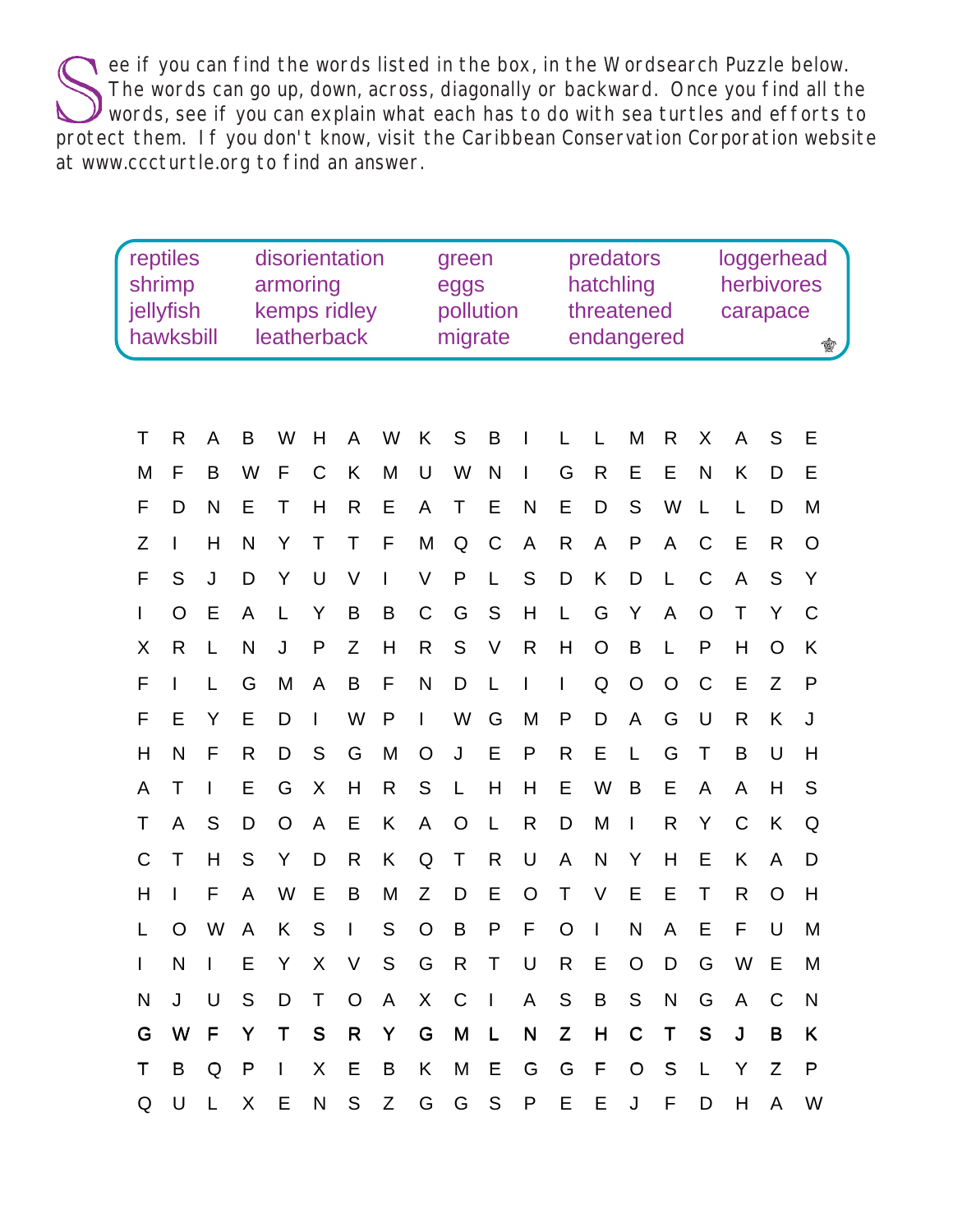ime to add a little color to this sea turtle's life. Use crayons, markers or colored pencils to color in this tropical reef however you see fit. While you are at it, see if you can name all the different kinds of sea life shown in this picture.





**Solution to Crossword Solution to Connect the Dots**